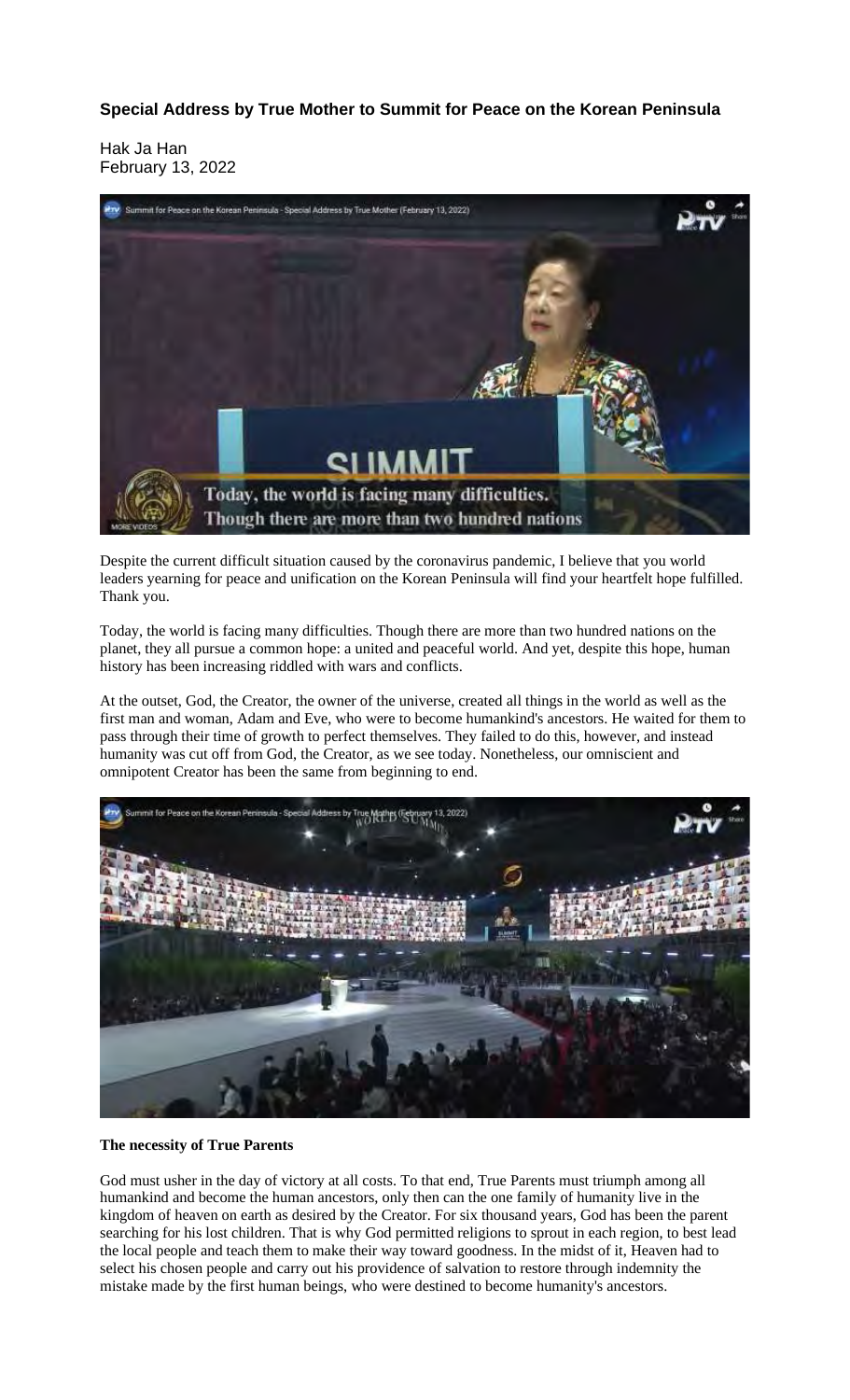God's history has been one of indescribable and laborious patience and perseverance. After toiling for four thousand years, God was finally able to bring about the birth of his only begotten son whom he could claim as his own. However, according to the principle of creation, the only begotten son alone is not enough. That is why not only the family that gave birth to the only begotten son but also all the people of Israel had to create an environment in which he could uphold Heaven's providence. This, however, did not come to pass.

Instead, Jesus died on the cross and promised to come again and hold the marriage feast of the lamb. Christianity has continued through his disciples and has continued to spread for two thousand years. Yet, I would like to ask you this: Is today's Christian environment ready to receive the messiah who promised to come again? The environment in which fallen humanity can be embraced by Heaven was created through the birth of True Parents.



## **We must be resurrected**

In other words, fallen humanity can become children of God, the Creator, our Heavenly Parent, only when they are reborn and resurrected through True Parents. The central figures who can unravel the tangled threads of wrongful history were born on the Korean Peninsula after six thousand years.

True Parents came to be in 1960. And the providence by which True Parents can give rebirth and resurrection to humanity as Heavenly Parent's children is the true family movement and the marriage blessing. Everyone among fallen humanity, regardless of who they may be, can become a child of Heavenly Parent through True Parents. They all must become his children. The dream of God, the Creator, is to live together with True Parents and his children in the kingdom of heaven on earth. The first step toward that dream was taken in 1960.

Simply put, the owner of the universe and this planet is God, the Creator, our Heavenly Parent. Though there are many nations and strong powers in the world, they can attain their rights as such only when they stand in the position of attending our Heavenly Parent. They do not have ownership. Countries can be established only when Heaven says, "Yes, since you have done your best to make your part of the world beautiful, you can govern over this nation."

In other words, all religions in the world have reached their last stop. Everyone must get off at the last stop. All that is left is for them to get off and become one with True Parents in order to attend our Heavenly Parent, the owner of the universe. The same is also true for the Korean people. What made the Korean people, who share the same culture, lineage and traditions, divide into North Korea and South Korea? Korea is the one and only divided nation on the globe. Only when Korea is unified can there be peace in Eastern Europe and Northeast Asia. Do you understand? You should know that we, the people living in the world today, need to become children attending Heavenly Parent through True Parents, for we are connected to God by heavenly law.

I have already said that a world of true peace, freedom, equality, unity and happiness with humanity living in it as one family centering on Heavenly Parent, can only be realized when the Korean people and all other nations attend Heaven as their Parent. In this regard, as the True Parent, I wish to make a request of the citizens of South Korea and North Korea. I hope for South Korea and North Korea to unite as one with me and become one brethren and achieve true unification on the Korean Peninsula. Only then can all human beings in the world become the sons and daughters of our Heavenly Parent and achieve world